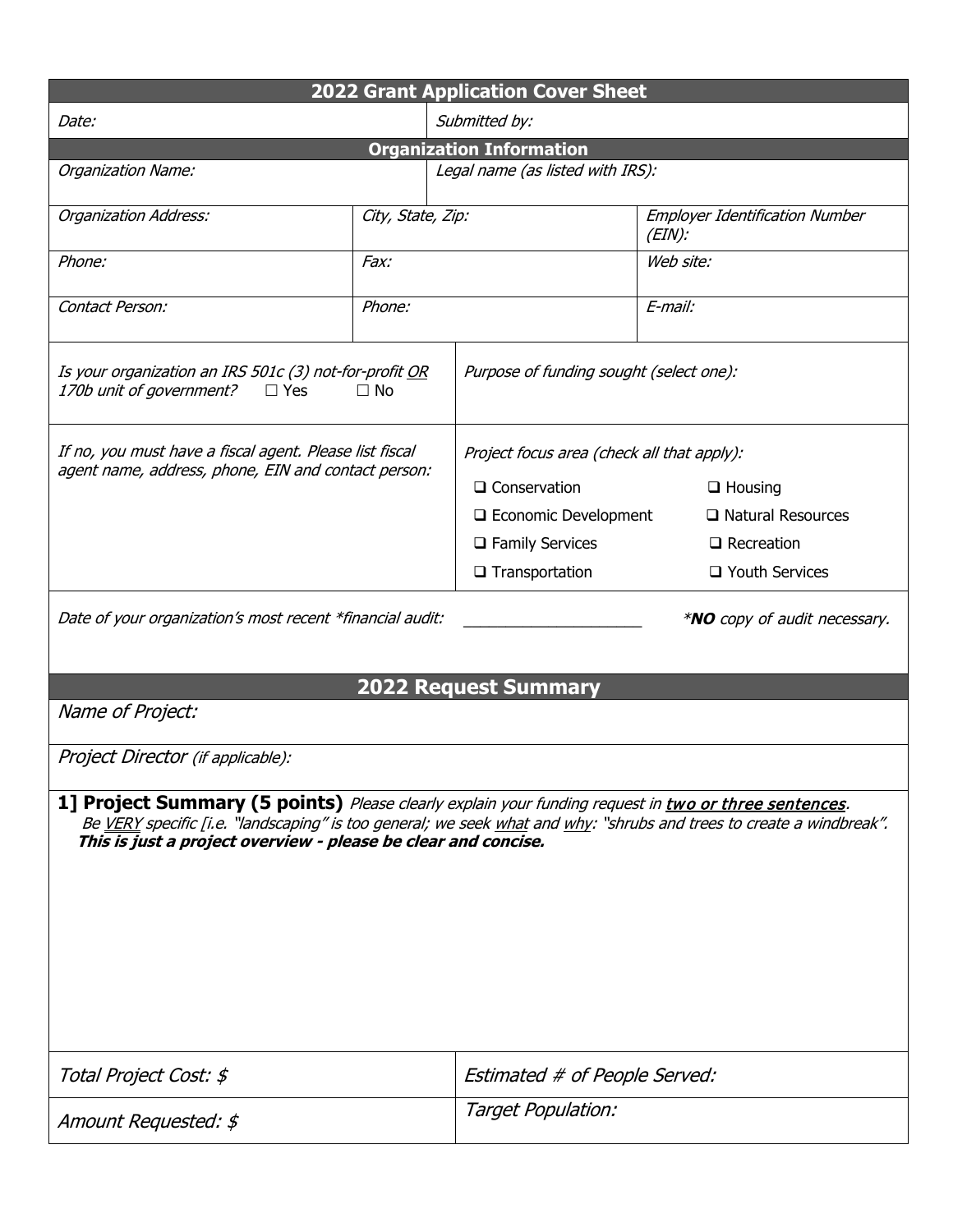#### **2022 Project Details**

**2] Need in Dickinson County (10 points)** By expanding on the Project Summary, discuss the community need for this project -- provide local data and benefits for Dickinson County as a result of the project. Convince us!

**3] Ability to Complete Project (15 points)**In 4-5 sentences, please describe your organization's charitable purpose, program activities and population served. (5 points)

Briefly describe your history/accomplishments demonstrating your ability to complete the project. (5 points)

List any major changes that have taken place in your organization in the last two years such as financial support, leadership and organizational structure if any. (5 points)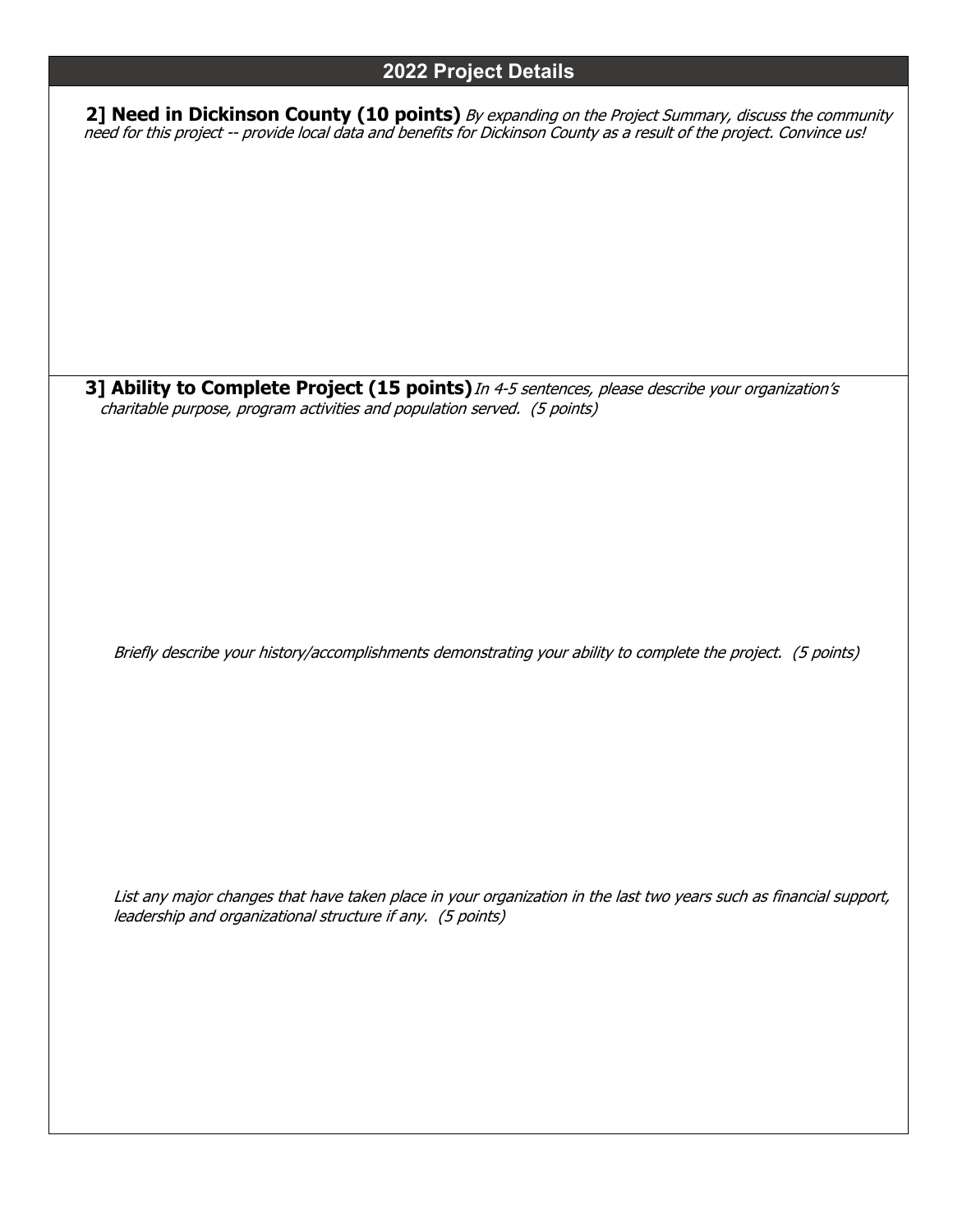#### **2022 Project Details**

**4] Partnerships (10 points)** Community partnerships are important. How do you plan to collaborate with other entities or organizations on this project to address the community need stated in Question #2?

**5] Goals and Objectives (20 points)** What are the project goals, timeline and objectives? (15 points)

Explain how the goals and objectives will meet the community need. (5 points)

**6] Evaluation (5 points)** How will you measure your project outcomes? What does success look like?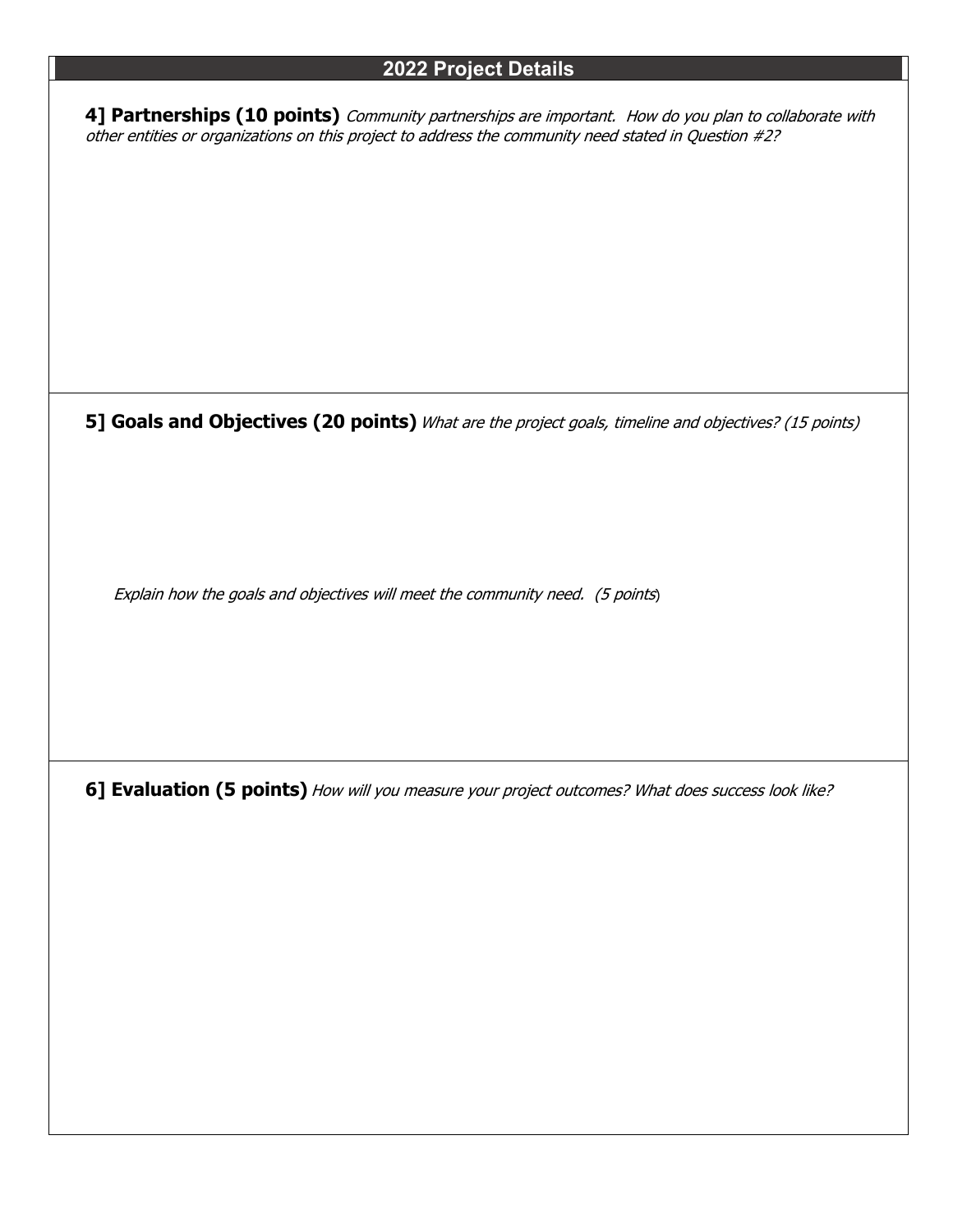#### **2022 Project Details**

**7] Matching Funds (10 points)** What matching funds and/or in-kind contributions have been secured? Please list sources and amounts. (5 points)

What other funding or in-kind contributions are you seeking? (5 points)

**8] One-time or Repeat Project/Event (5 points)** Is this a one-time or repeat project/event for your organization?

If this is a **one-time** project or event, please give evidence of planning and support currently in place from your organization/partners. If this is a repeat project or event, please give evidence of previous success and explain reasons for repeating.

**9] Partial Funding (5 points)** If you receive only partial funding, what portion of the project would you complete? (Please mark with an asterisk on the Budget Narrative – Question 11)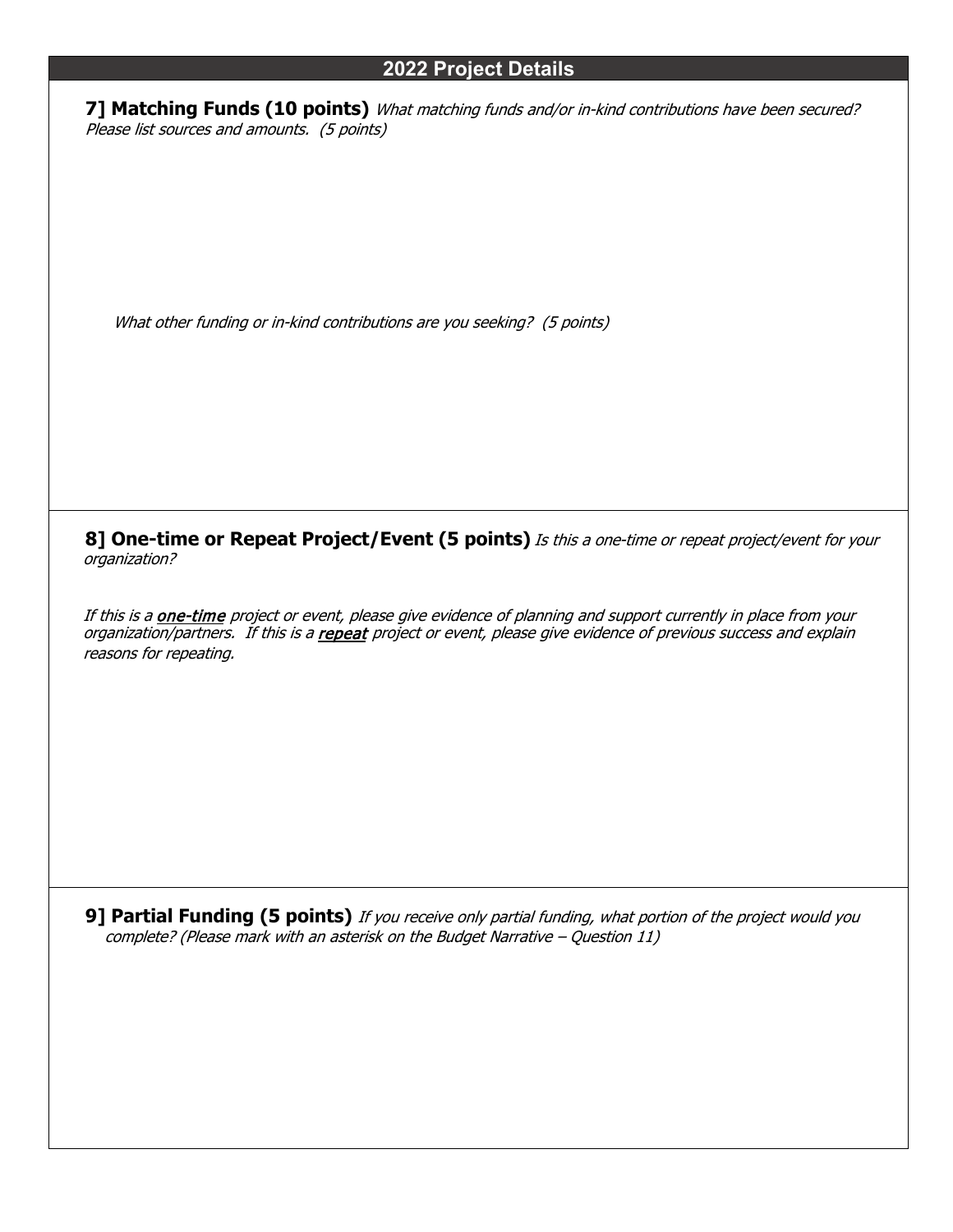#### **10] Project Budget (5 points)** This format is required for your Project Expense Budget. \*\* PLEASE NOTE: Salaries will not be funded by DCEF. \*\*

| Item<br>Equipment<br>Supplies<br>Printing and advertising<br>Postage and delivery<br>Travel<br>11] Budget Narrative (10 points) Explain (by line item) details connected to your budgeted amounts.<br>Please be very specific in this section; not "supplies" instead state "paint, lumber and nails."<br>** PLEASE NOTE: Salaries will not be funded by DCEF. ** | <u> 1989 - Johann John Stein, markin fan it ferskearre fan it ferskearre fan it ferskearre fan it ferskearre fan </u> | <b>Total Expenses</b> | \$<br>ややややややややや | <b>Amount</b><br>$$0$ |  |
|-------------------------------------------------------------------------------------------------------------------------------------------------------------------------------------------------------------------------------------------------------------------------------------------------------------------------------------------------------------------|-----------------------------------------------------------------------------------------------------------------------|-----------------------|-----------------|-----------------------|--|
|                                                                                                                                                                                                                                                                                                                                                                   |                                                                                                                       |                       |                 |                       |  |
|                                                                                                                                                                                                                                                                                                                                                                   |                                                                                                                       |                       |                 |                       |  |
|                                                                                                                                                                                                                                                                                                                                                                   |                                                                                                                       |                       |                 |                       |  |
|                                                                                                                                                                                                                                                                                                                                                                   |                                                                                                                       |                       |                 |                       |  |
|                                                                                                                                                                                                                                                                                                                                                                   |                                                                                                                       |                       |                 |                       |  |
|                                                                                                                                                                                                                                                                                                                                                                   |                                                                                                                       |                       |                 |                       |  |
|                                                                                                                                                                                                                                                                                                                                                                   |                                                                                                                       |                       |                 |                       |  |
|                                                                                                                                                                                                                                                                                                                                                                   |                                                                                                                       |                       |                 |                       |  |
|                                                                                                                                                                                                                                                                                                                                                                   |                                                                                                                       |                       |                 |                       |  |
|                                                                                                                                                                                                                                                                                                                                                                   |                                                                                                                       |                       |                 |                       |  |
|                                                                                                                                                                                                                                                                                                                                                                   |                                                                                                                       |                       |                 |                       |  |
|                                                                                                                                                                                                                                                                                                                                                                   |                                                                                                                       |                       |                 |                       |  |
|                                                                                                                                                                                                                                                                                                                                                                   |                                                                                                                       |                       |                 |                       |  |
|                                                                                                                                                                                                                                                                                                                                                                   |                                                                                                                       |                       |                 |                       |  |
|                                                                                                                                                                                                                                                                                                                                                                   |                                                                                                                       |                       |                 |                       |  |
|                                                                                                                                                                                                                                                                                                                                                                   |                                                                                                                       |                       |                 |                       |  |
|                                                                                                                                                                                                                                                                                                                                                                   |                                                                                                                       |                       |                 |                       |  |
|                                                                                                                                                                                                                                                                                                                                                                   |                                                                                                                       |                       |                 |                       |  |
|                                                                                                                                                                                                                                                                                                                                                                   |                                                                                                                       |                       |                 |                       |  |
|                                                                                                                                                                                                                                                                                                                                                                   |                                                                                                                       |                       |                 |                       |  |
|                                                                                                                                                                                                                                                                                                                                                                   |                                                                                                                       |                       |                 |                       |  |
|                                                                                                                                                                                                                                                                                                                                                                   |                                                                                                                       |                       |                 |                       |  |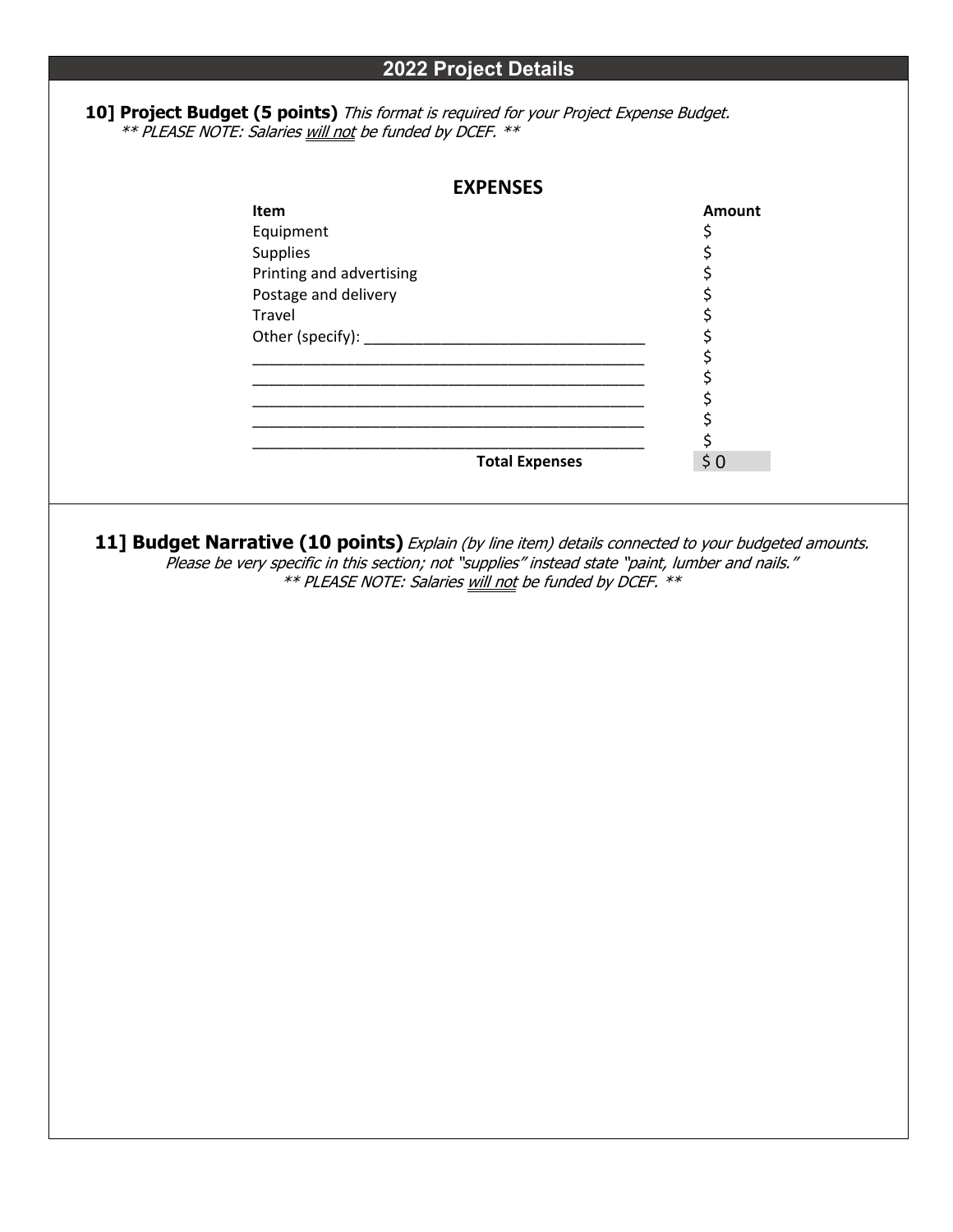### **2022 Application Attachments**

**ONLY** your original, signed application must include one copy of the following items in order to be considered for funding. \*\* **PLEASE DO NOT SEND** eleven copies of this information \*\* ONLY ONE COPY IS NECESSARY with your unstapled, original application!

- 1. Copy of latest Federal IRS Tax-exempt status letter \*\***NO** AUDIT DETAIL IS NEEDED\*\*
- 2. List of Board of Directors/Officers and Staff/Positions
- 3. Signed 'Letter of Intent" to act as a Fiscal Agent

\*\*ONLY needed if your organization does not have a 501(c)3 or 170b IRS status

4. Signed Application Approval Agreement (below)

### **Application Approval Agreement**:

The submission of this grant request has been reviewed and approved by this organization's Board of Directors. I certify that the purpose of this request is charitable and that monies received from the Dickinson County Endowment Fund will be used solely for the project stated in this application.

*Board Chairman*

*Date*

*Print or Type Name:*

**Please submit TEN (10) copies of your application in the following format: 1 paper-clipped original** application and one set of required attachments **9 stapled** application copies and NO attachments **in** a sealed envelope either by mail to: DCEF, Box 558, Milford IA 51351 or **by hand-delivering them** to: the Milford Memorial Library @ 1009 9th St

All applications must be postmarked or date-stamped received by June 30, 2022.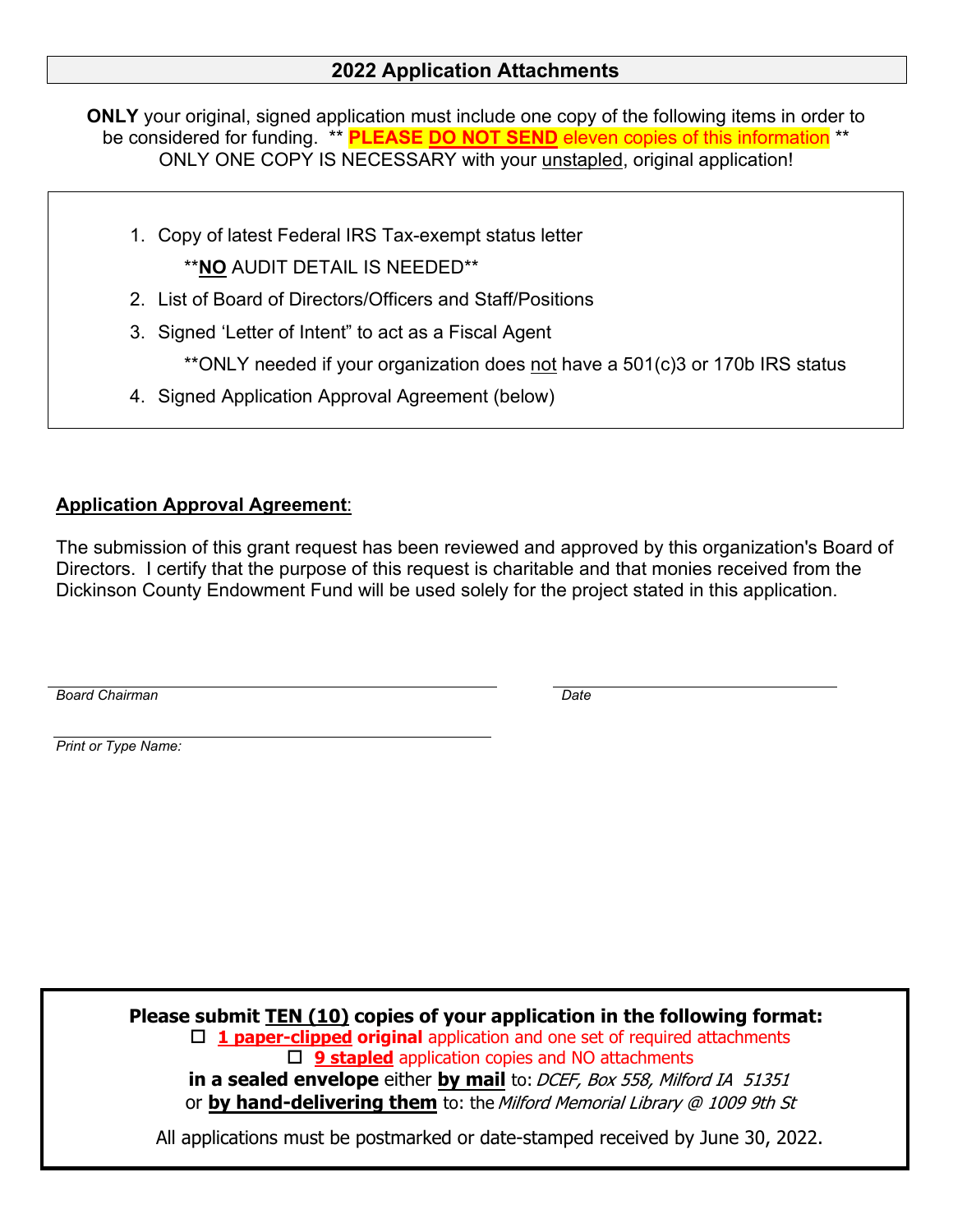

### **2022 Grant Application**

We are pleased to announce the availability of the 2022 Dickinson County Endowment Fund Grant Application form. Applications must be computer-printed using the 2022 fillable form (without any additional project description attachments). Thank you for your on-going efforts to improve Dickinson County!  $\sim$  The DCEF Advisory Council

### **NO NEED TO INCLUDE THIS PAGE IN PRINTED APPLICATIONS FOR APPLICANT REFERENCE ONLY** \*\*

#### About The Fund

The Dickinson County Endowment Fund Advisory Council was formed in 2005 to coordinate and provide philanthropic support for community betterment projects in Dickinson County. This Fund was created in response to 2004 State of Iowa legislation and continues to receive annual State funding support in addition to donations from local residents, businesses and organizations.

DCEF is administered by a 9-member Advisory Council of Dickinson County residents and makes grants to I.R.S. 501(c)(3) 'tax exempt' organizations and 170(b) 'unit of government' organizations for the benefitting Dickinson County. Non-profit organizations without either status may apply by partnering with a non-profit willing to serve as their "fiscal agent." **In sixteen years of grant making, DCEF has awarded \$1,508,105** in grant funds by partnering with 89 non-profit organizations serving Dickinson County and supporting 389 projects!

Dickinson County Endowment Funds may be requested for projects affecting the quality of life or economic vitality of Dickinson County. These purposes include: charitable, civic, educational, patriotic, public, and religious. DCEF focus areas include: Conservation, Economic Development, Family Services, Housing, Natural Resources, Recreation, Transportation and Youth Services.

Grants are awarded based upon funds available each year, as determined by earnings and other contributions. In the 2022 granting cycle, approximately \$129,000 will be available for distribution. Partial funding may be awarded for your project; if this is the case, you will be contacted to determine whether you will be able to carry out the project as described with additional funds from other sources. Any questions? Please email: [info@dcefund.org](mailto:info@dcefund.org)

**Please submit TEN (10) copies of your application in the following format: 1 paper-clipped original** application and one set of required attachments □ 9 **stapled** application copies and NO attachments **in a sealed envelope** either by mail to: DCEF, Box 558, Milford IA 51351 or **by hand-delivering them** to: the Milford Memorial Library @ 1009 9th St

All applications must be postmarked or date-stamped received by June 30, 2022.